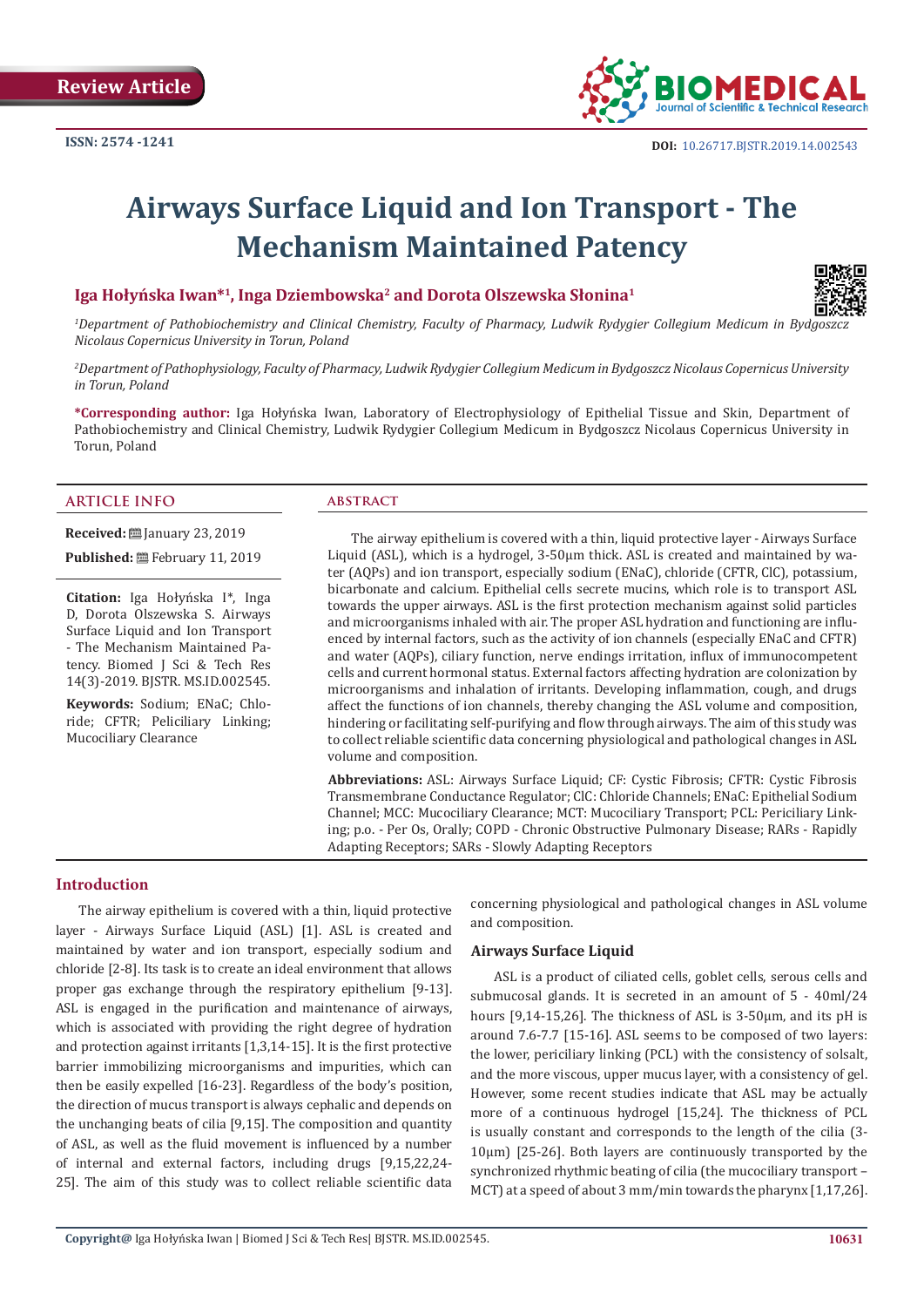There mucus can be either swallowed or expelled through the mouth [26]. The PCL consists mainly of water and mineral salts and its role is to moisturize the respiratory epithelium and facilitate the cilia-propelled mucus transport [1,26-28]. The main task of the viscous gel is to trap solid particles which are inhaled, including pathogens [12,29-30].

The composition of ASL determines its buffer and immune function [12,16,31-32]. The mucus layer is composed mostly of water (97%), but also contains proteins, inorganic salts, lipids and nucleic acids derived from cells [25,31,34-35]. The viscosity of the mucus and its gel-like consistency are determined by the presence of mucins (30% of mucus solids) [12,29-31,35]. Mucins are very large, highly anionic glycoproteins containing a high proportion of serine and threonine residues linked to sugar chains by their hydroxyl side groups (O-glycosylation) [35-38]. The number of glycosidic bonds and sulphide bridges determine the formation of specific, linear or branched structures of mucin molecules. Additionally, numerous oligosaccharides dispersed in the mucus provide attachment sites for surface receptors of bacteria and viruses [35-38]. The electric charge generated through transepithelial ion transport entice or repel mucins to the surface of the epithelium [29,37]. Macrophages residing in the airways, together with dendritic cells, are capable of phagocytosing bacteria, particulates, and apoptotic cells during such invasions [39]. Chemokines and cytokines released from macrophages and epithelial cells promote further neutrophil accumulation and local inflammation [16,23,31-32,39-40].

Inflammation can enhance the secretion of ASL up to 100ml/ day, along with an increased number of immune cells and antiinfective components [9,16,23,32,40]. Factors affecting the wall of the respiratory tract such as pathogens enhance the secretion of mucins, increase the thickness of the mucus layer and accelerate the frequency of ciliary beats [15-17,22,25,33]. As a side note, excessive production of mucus, as well as its components, may cause airway obstruction, which leads to exacerbation of the primary disease, increased coughing and dyspnea [15-17,22,25,30]. Ciliary motion

plays a critical role in the overall respiratory health of the upper airway [17,28]. These cilia beat at a native frequency and expel foreign particulates trapped in the layer of mucous out of the upper airway [17,28]. Disruption of ciliary motion can lead to severe respiratory diseases and compromised respiratory function [28]. It has been proven that ASL migrates more slowly in smaller airways than in larger airways [28], a factor which can additionally affect ion transport and volume regulation, as well as the thickness of the fluid lining [2,26,28].

During physiological respiratory activity, mucus is characterized by constant viscosity and elasticity, which enables continuous transport through the airways [2,9,37]. The pathological state causes disturbances in temperature, humidity and ion composition of mucus, enhanced production of mucins and inflammatory cells migration which lead to increase the viscosity and elasticity of mucus (Table 1) [12,15,23,25,30,41]. Impaired discharge of residual fluid induces inadequate mucociliary clearance (MCC) and colonization of the epithelium by microorganisms [17,23,39,42]. Electrolyte transport across human airway epithelium, followed by water movement is essential for normal mucociliary clearance and allows the maintenance of the aseptic condition of the respiratory tract [4-5,7,14,21,24,41,43]. The function of epithelial cells is to control and regulate ionic composition and the volume of fluids in the airways [2,4,6,21,24,28,33,36,41,44-46]. Therefore, continuous local fluid absorption and secretion following the cephalal ASL motion is necessary to maintain the proper thickness of the fluid lining throughout the entire airway space [2,6-7,9,14,26,41,43,48]. This evolatory system provides a balance between the two phases: the secretory phase - during which the chloride ions secretion takes place and the absorption phase - associated with the absorption of sodium ions (Figure 1) [2,4-5,7,14,42-45,48-49]. The inhibition of sodium ion conductivity determines the stimulation of the secretion mechanism for chloride ions which generate water inflow and increase the volume of the PCL [2,4-5,7,41,48,50]. Analogously, blockade of the chloride ion transport path provides the adsorption advantage of sodium ions [2,17,41,43,48].

| <b>Factor Affecting from the</b><br><b>Epithelium Side</b> | <b>Mechanism of ASL Quality Changes</b>                                                                                                                                         | <b>Therapeutic Approach</b>                                                   |
|------------------------------------------------------------|---------------------------------------------------------------------------------------------------------------------------------------------------------------------------------|-------------------------------------------------------------------------------|
| Bacterial infection* [29]                                  | Increase of concentrated ASL volume, colonization of epithelium,<br>influx of immunocompetent cells, cytokin and immunoglobulin<br>production, possible impaired cilia movement | Support of the immune system, support of<br>expectorants, drugs, hydrated ASL |
| Viral infection* [21]                                      | Changes depend on dysfunction of airways epithelium, possible<br>impaired cilia movement                                                                                        | Support of the immune system,                                                 |
| COPD [47]                                                  | In the early state, influx of immunocompetent cells and increase<br>of ASL density, afterwards emphysema symptoms: lack of ASL                                                  | Preservative treatment, physiotherapy                                         |
| Asthma [34]                                                | Influx of immunocompetent cells, especially eosynophiles,<br>increase of consistency of ASL, stimulation of CFTR, ENaC and<br>aquaporins                                        | Glicocorticosteroids acting in airways,<br>β-adrenolytics,                    |
| CF $[15]$                                                  | CFTR dysfunction in chloride ions secretion, impaired cilia beats,<br>dehydration of ASL                                                                                        | Preservative treatment, physiotherapy                                         |
| Liddle syndrome [44]                                       | ENaC dysfunction in sodium ions absorption                                                                                                                                      | Preservative treatment                                                        |
| Temperature increase [20]                                  | Increased dehydration                                                                                                                                                           |                                                                               |
| Temperature decrease [17]                                  | Air heating, inhibited ENaC function                                                                                                                                            |                                                                               |
| pH decrease [13]                                           | CFTR dysfunction, interaction of proton exchanger with CFTR,<br>changes in ENaC conformation, changes of electric charge of<br>mucin                                            |                                                                               |

**Table 1:** Environmental and genetic factors influencing ASL changes.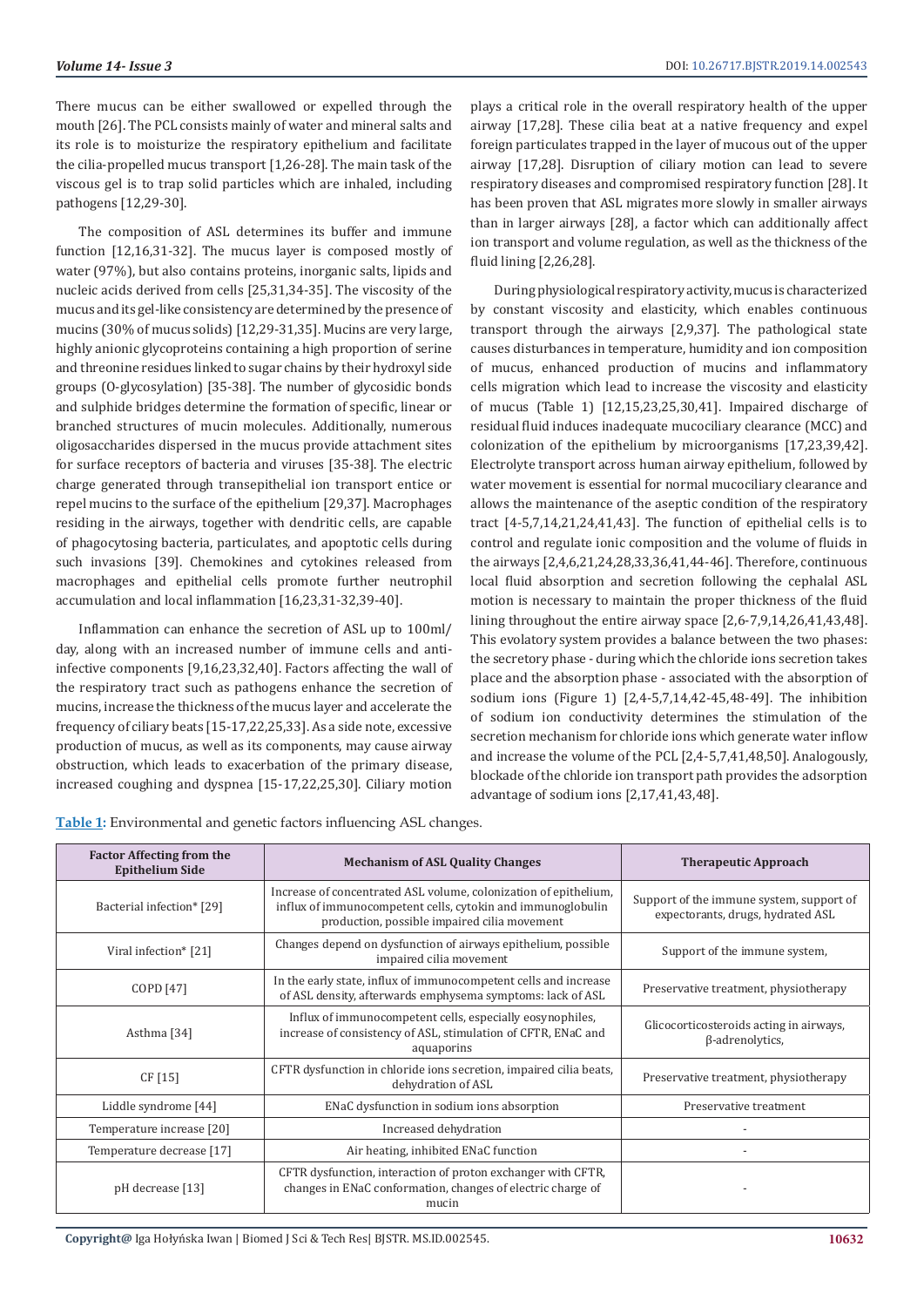| pH increase [16,37] | Changes in CFTR regulatory function, decrease of antibacterial<br>mediators in ASL, induction of bacteria colonization    |              |
|---------------------|---------------------------------------------------------------------------------------------------------------------------|--------------|
| Smoking $[23,36]$   | Epithelial damage, overproduction of mucins and mucus, changes<br>in Ca concentration, increase of bacteria colonization. | Stop smoking |

The effects of these phases are the periodic increase or decrease in the thickness of the mucus layer through the active migration of ions (sodium and/or chloride) and passive movement of water molecules from or to the interstitial space, which maintains ASL in a near-isotonic state [2,6-7,9,22,42-43,48]. Figure 1 Ion channels in tracheal epithelia and their role in regulating airway surface liquid levels in the airways. The results of studies on cultures of epithelial cells show that the thickness of the mucus layer can be adjusted without changing the thickness of the periciliary layer [9,14]. In other studies, it was found that in the place smaller airways join with larger ones, only the thickness of the mucus layer increased and the thickness of PCL did not change [1]. The results of studies on cultures of epithelial cells have shown that the thickness of the mucus layer can be adjusted without changing the thickness of the periciliary layer [12]. The mucus layer provides a reservoir of water for the PCL, the thickness of which determines the slippage of the mucus on the epithelial surface, which in turn has a direct impact on the effectiveness of mucociliary clearance [1,9,12,36].



**Figure 1:** Ion channels in tracheal epithelia and their role in regulating airway surface liquid levels in the airways.

# **Mucociliary Clearance (MCC)**

Mucociliary clearance is one of the most important mechanisms affecting the amount and composition of ASL [28,35,42]. The undisturbed function of the airway's self-cleaning mechanism is essential for efficient gas exchange and thus systemic homeostasis [9,13]. The main role of MCC is to cleanse respiratory epithelium from fine particles and pathogens and protect the respiratory tract from chemical damage and infections [12,40,42]. MCC is a complex of several cooperating mechanisms which include ion and water transport through the respiratory epithelial cells membrane and mucus formation as well as transport and expectoration supported by the cough reflex [13,23,28,35,42]. Although MCC is an independent protective mechanism, its functioning is reinforced by a cellular (phagocytic) and humoral immune response, that is; secretory antibodies - soluble immunoglobulin A [31,39]. Due to its complexity, the effectiveness of MCC is determined by many physiological and environmental factors including: age, sex, posture, sleep, physical activity, degree of air pollution, smoking and amount and adhesion of microorganisms (bacteria, fungi, viruses) [12,20,22,25].

Disorders may not only result from disease, but also may be one of the factors contributing to them. For example, disturbed MCC is observed in COPD, asthma, immobile cilia syndrome, cystic fibrosis and chronic bronchitis [9,19,24,35,42,48]. The optimal value of temperature in the tracheobronchial airways is 34-40 °C. Increase of temperature results in dehydration of ASL, increased osmolality and intensification of chloride and water transport processes [20]. Decrease of temperature reduces hydration and water transport to ASL and increases absorption of sodium ions [17]. Mucociliary clearance in the airways depends on the flow of fluids through the respiratory epithelium [20,42]. Fluid movement results from an osmotic gradient conditioned by ionic motion, which is regulated by hormones and neurotransmitters [22,42]. Because the respiratory epithelium is a barrier, it has continuous contact with the external environment [21]. In order to be able to perform its physiological functions it must be constantly protected by a number of factors, including: mechanical mucociliary transport, components and elements contained in the mucus with bactericidal and bacteriostatic action and immune cells [12,19-20,34,40]. An additional, natural protective element of the respiratory tract and epithelium is the cough reflex.

# **Ion and Water Transport**

**Sodium Ion Transport:** Absorption of sodium ions proceeds in two stages and is conditioned by the action of the epithelial sodium channel (ENaC) on the apical side and the sodium-potassium pump on the basolateral side of ciliated epithelial cells [4-5,11,44,51]. ENaC's activity affects the transport of other ions, including potassium, chloride and bicarbonate [11,18,51]. The ENaC allows for the transcellular transport of sodium ions, plays an important role in regulating the water level in cells and in maintaining sodium and water homeostasis [4,6,11,51]. ENaC is composed of three types of subunits: α, β, γ, which are arranged in the following proportions: 2α: 1β: 1γ or 3α: 3β: 3γ [7,18,51]. The sodium channel is permeable to H<sup>+</sup>, Li<sup>+</sup>, Na<sup>+</sup>, and impermeable to K<sup>+</sup> and NH4<sup>+</sup> ions, due to their large size [18]. ENaC is expressed in the pulmonary alveoli and the airways, where it affects the absorption of sodium ions from the epithelial surface [11,17,52]. In humans, the α, β and γ subunits are expressed strongly in the airways, while the expression of the γ-subunit is lesser in bronchioles [7,51,53]. Amiloride [7,11,40,49] and benzamin [52] are specific inhibitors.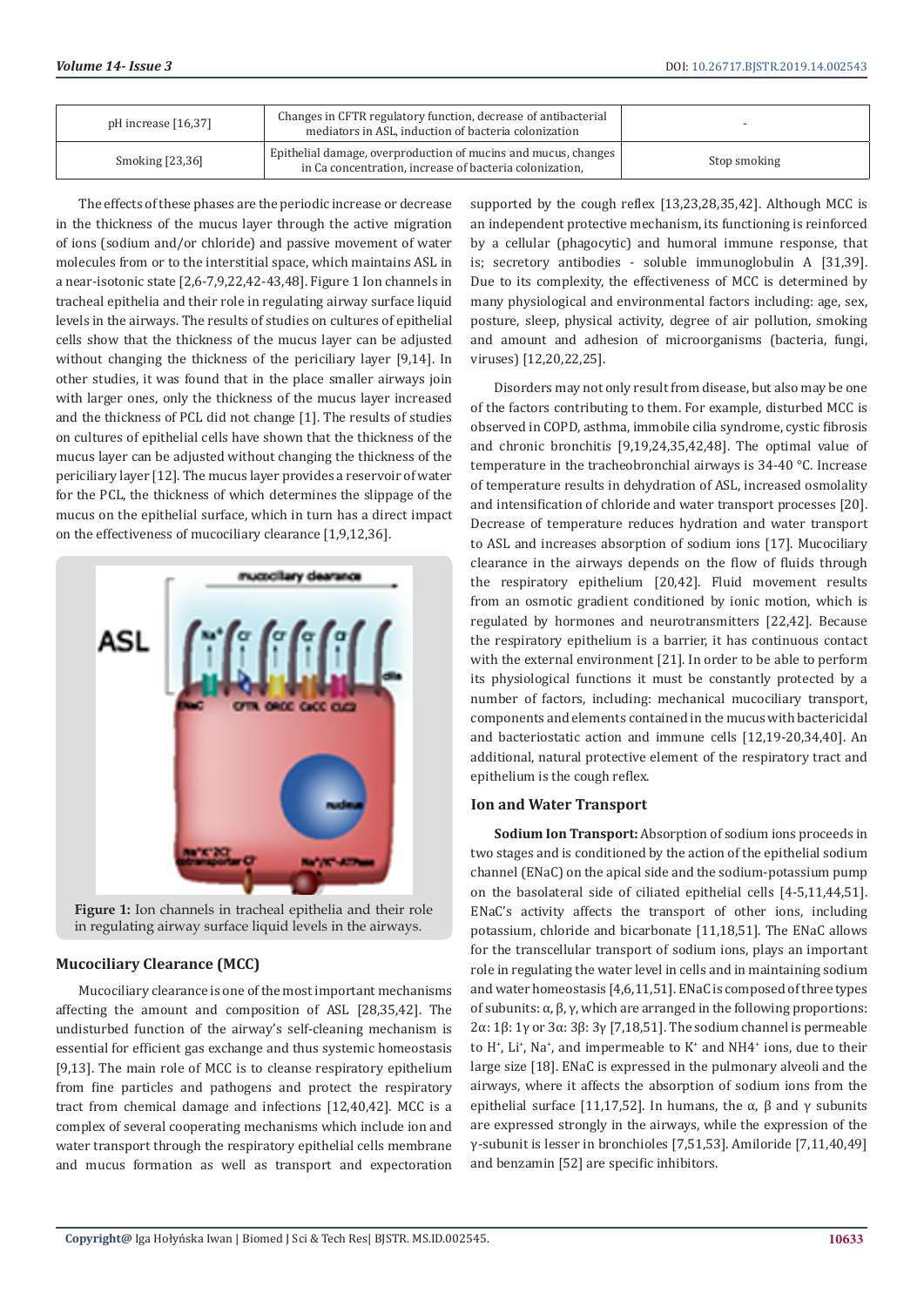Sodium ions penetrate inside the cell according to an electrochemical gradient through the sodium channel [4,46,52]. These ions are then removed from the cell via a sodium potassium pump into the submucosal space [44,52]. The removal of one sodium ion accompanies the transport of one potassium ion into the cell [4,18,51,53]. In newborns the ENaC function is inhibited and begins after the absorption of secretions of airways [52].

**Potassium Ion Transport:** In the respiratory epithelium, there are 30 types of potassium channels on both sides of the membrane [54-56]. These are divided into three main groups having six transmembrane domains (calcium dependent channels - KCa and voltage regulated - Kv), four transmembrane domains (two-pore channels - K2P) and two transmembrane domains (inwardlyrectifying channels - Kir) [32,54]. From the apical side there are only two-pore channels (K2P) [54]. In the respiratory epithelium there are also channels responsible for maintaining the potential of TREK-1 (TWIK-related K<sup>+</sup> channels), TWIK-1 and TWIK-2 (tandem P-domain weak inward rectifying K channel). TREK-1 is opened by stretching of the cell membrane and/or by cell swelling [56]. The conduction of the channel is reduced by an increase in the extracellular concentration of calcium and magnesium ions. The activity of TWIK-2 depends on the potential of the membrane and it is inhibited by acidification of the cytoplasm [57]. Secretion of potassium in the airways takes place through the K<sup>+</sup> -H+ proton-pot exchanger, the sodium-potassium pump and sodium-potassium chloride cotransporter [44]. Movement of potassium cations through the cell membrane affects the absorption of sodium ions as well as the secretion of chloride and bicarbonate ions. The basolateral flow of potassium ions is also important for both the absorption and secretion processes of ions, water and proteins into the ASL fluid [56-58]. Potassium channels are involved in maintaining electrochemical strength through the transepithelial ion transport [32,54,56-58].

**Chloride Ion Transport:** The chloride channel CFTR (cystic fibrosis transmembrane conductance regulator), placed on the apical side of the non-ciliated epithelial cells, plays an important role in the transport of chloride ions [5,10,12,18]. In addition to ion transport, it is also responsible for regulating the expression and activity of other membrane transporters, including ENaC, affecting ATP transport and acting on mucus secretion [5,33,42,48,52]. CFTR protein processing defect is complicated and affects the activity of all cells in the respiratory tract [4,10,13,28]. CFTR plays a regulatory function in epithelium in the mechanism of nucleotide signaling, especially changes in siRNA quality and quantity [45]. CFTR is permeable to Cl- and HCO3- ions, at a 4 : 1 ratio [29,45]. The CF (cystic fibrosis) gene is located on chromosome 7. The CFTR consists of two repeating motifs, each consisting of 6 transmembrane domains (TMD1, TMD2), two cytoplasmic nucleotide binding domains (NBD1, NBD2) and one regulatory domain (R). The activators of the CFTR channel include: ATP, forskolin, genistein, phloxin, apigenin, resolvin D while inhibitors are: glibenclamide, arachidonic acid and ibuprofen [45]. Changes in CFTR activity seem to be the main factor limiting chloride transport [5,9-10,24,48].

The secretion of chloride ions through cell membranes is associated with the secretion of water, which complements ASL [5,10,13]. The loss of the CFTR function reduces the effective transport of Cl- and HCO3- [13,24,48]. CFTR inhibits the activity of ENaC, thereby increasing permeability to sodium ions, which contributes to the hyperabsorption of Na+ ions and the development of pulmonary diseases with consistent ASL retention [10,48,52,57]. Proper secretion of chloride ions requires the coparticipation of a sodium-potassium cotransporter and a sodiumpotassium pump [5,52]. The chloride ion from the submucosal space penetrates into the cell through the Na<sup>+</sup> /K<sup>+</sup> /2Cl- cotransporter [2,45]. The accompanying ions are then removed through the sodium-potassium pump located in the basal membrane, and the chloride ions are secreted into the airway lumen by CFTR and other chloride channels (e.g., ClC) [24,41]. The action of the sodiumpotassium pump located on the basolateral side of the cells involves transporting sodium to the outside of the cell, and potassium into the interior and maintains an electrochemical gradient that keeps the chloride ions inside the cell [7,13,44].

**Bicarbonates Ion Transport:** In the airways, bicarbonate secretion plays a signficant role for gas exchange and pH changes in the ASL [37]. It also plays an important part in the endocytosis processes in mucosal cells. The secretion of these ions depends mainly on the concentration of cAMP and the transport of chloride ions [3]. A hydrogen proton and HCO3- anion are formed from carbon dioxide and water under the influence of carbonic anhydrase  $(EC 4.2.1.1)$  [13]. The protons are transported through the Na<sup>+</sup>/H<sup>+</sup> exchanger in the basolateral membrane, while the anions mainly go through the CFTR in the apical membrane. Na<sup>+</sup> /K<sup>+</sup> ATPase action creates a chemical force for the exchanger [3]. However, the functioning of the basic potassium channels and the  $Na^*/K^*/2Cl$ cotransporter regulates the  $HCO_3^-$  flow [5].

Absorption of  $\mathrm{HCO}_3$  ions occurs among other means through the K+/H+ exchanger and the CI-/  $\mathrm{HCO}_3$ - exchanger, independent of Na+  $\,$ in the base membrane [3,31]. However, in the apical membrane this transport is associated with the functioning of potassium channels [55]. Aldosterone, angiotensin, sodium transport and acidification influence the secretion of bicarbonates in the epithelium, however only acetylcholine in the respiratory epithelium has a significant stimulating effect on the excretion processes [22].

**Calcium Ion Transport:** The transport of calcium ions is essential for the functioning of the whole organism [30,33]. The calcium movement takes place by a paracellular route (an electrochemical gradient) or a transcellular route when calcium is absorbed or excreted on both sides of the membrane. In the airways, intracellular transport of  $Ca^{2+}$  ions is involved in the formation of ASL and the secretion of mucins and respiratory processes associated with muscle contraction and relaxation [30]. Additionally, in epithelial cells, changes in the concentration of calcium cations play a regulatory role for CFTR activity and regulatory factors [30].

**Water Transport:** Water transport in the respiratory epithelium is associated with the active transport of Na<sup>+</sup> ions and takes place from the apical to the basolateral [4,18]. Under the influence of Cl- secretion, water movement occurs from basal to apical [5]. The water transport in the airways enables air hydration, regulation of the height and density of the ASL, as well as the maintenance of an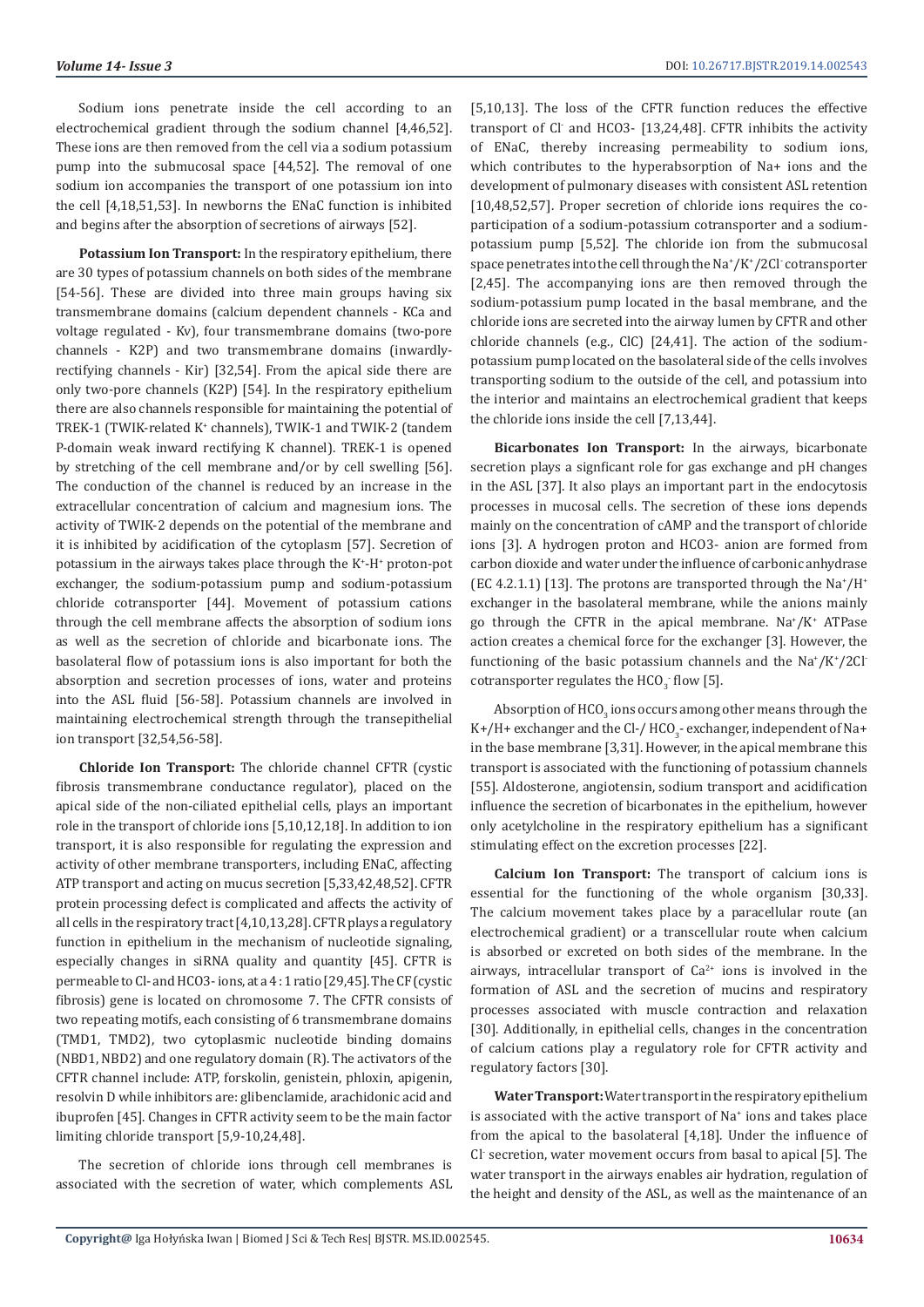effective mechanism for cleaning the bronchial tree [8,27]. Water absorption makes it possible to maintain the proper viscosity of mucus on the surface of cells [27]. The transport of water is also carried out by means of a transcellular pathway [8]. Aquaporins are located in various parts of the airways [8,27]. Aquaporin 1 is located in the endothelium of the lung vessels and maintains the appropriate hydration status of the vesicles. Aquaporin 3 occurs in the airways and provides hydration of the air. Aquaporin 5 is present in submucosal gland cells and is involved in maintaining the common function of the airways [5,58]. Aquaporin 9 is present in the cells of the alveoli. In newborns, from the moment of the first breath, water transport through AQPs is necessary [53]. After this moment, the lungs begin to actively transport Na+ ions [53], while water should be immediately removed from the alveoli and airways [3].

In adults, approximately 700ml of water is exhaled diurnally in the form of water vapor from the surface of the respiratory epithelium [25-26]. As a result, osmolality of ASL begins to exceed the osmolality of the interstitial space [53]. Sodium chloride is concentrated, which is the driving force behind the resulting osmotic gradient [2,57]. However, it should be noted that the continuity of the airway surface area is changing and is different [17]. The respiratory epithelium regulates the fluid lining of the airways [4- 5,18,21,27]. The epithelium can regulate the height and volume of the fluid without drastic changes in ion transport [2,8-9]. It is suggested that the upper layer of ASL contains high concentrations of ions above 100mM, to ensure protection against colonization of bacteria and additionally to activate bactericidal agents, while the PCL layer contains NaCl in an amount below 50mM, which ensures and maintains effective transepithelial transport of ions and water [1,22-26,33,59]. This hypothesis explains the possibility of adjusting the height and viscosity of the liquid lining in the entire respiratory tract [9,46].

## **Cough Reflex**

Coughing is an extremely important natural defense reaction. This is the rapid expulsion of air from the lungs combined with an accompanying noise. This reflex allows the removal of foreign bodies from the larynx, trachea and bronchi, preventing them from entering the respiratory system [60-61]. The resulting sudden air movement can reach a speed up to 6-22km/h and removes foreign particles from the respiratory tract that irritated the

#### **Summary**

**Table 2:** Drugs affecting ASL composition [12,20,42,49,63].

cough receptors nerve endings [60,62]. During the initiation of the cough reaction, rapidly-adaptive mechanoreceptors (RARs) and C fibers located in the larynx, trachea and bronchi participate, while the slowly-adaptive mechanoreceptors (SARs) are most likely responsible for the inhibition of this reflex [55,60,62]. The cough receptors are: transient receptor potential vanilloid 1 (TRPV1), transient receptor potential cation channel, Subfamily A, Member 1 (TRPA1) and acid sensing ion channel receptor 3 (ASIC3). All these receptors is sensitive to mechanical factors (in major airways) and chemical factors (in smaller ones) and are a source of nerve impulses [60-61]. Sensory signals are transmitted mainly by the afferent nerve fibers in the direction of the medulla where the cough center is stimulated [55,60,62].

The main neurotransmitters secreted by stimulation of cough receptors are tachykinins: neurokinin A, substance P and calcitonin gene related peptide (CGRP) [34,55]. These substances act to increase blood flow, shrink vessels and muscles, eosinophil chemotaxis and release of inflammatory factors from immunocompetent cells [34,39,60]. It has been proven that during respiratory infections, mucus overproduction occurs and the mechanisms associated with mucociliary clearance are impaired [18,23]. Increased production of semi-liquid lining with a changed composition additionally irritates the cough receptors, increasing the frequency of the cough, consequently leading to over-reactivity [25,59]. A long-lasting cough affects changes in the composition of mucus and can even affect the reconstruction of the airways and alveoli as well as the expansion of the network of blood vessels and nerve fibers [60,62]. Mechanical cleansing of the airways is associated with effective mucociliary clearance and transport of ions and water [49-50]. Changes in transepithelial transport of ions, absorption of sodium ions and secretion of chloride ions (called the hypothesis of ionic support of cough), participate in the cough reflex in response to the retention of mucus in the bronchioles [6,25,49,59]. Secretion processes can be changed into absorption processes under the influence of physical and chemical stimuli [6- 7,22,25,49-50]. The combination of changes in ion transport, mucus secretion and regulation of its height, viscosity and volume, as well as changes in smooth muscle tone in the integrated physiological response, are elements dealt with by the nervous, endocrine and immune systems contained in the airway wall and are sometimes referred to as the local intra-community regulatory system [7,12,17,22,25,46,48-49].

| <b>Drug</b>      | <b>Mechanism of Action</b>          | <b>Administration</b> |
|------------------|-------------------------------------|-----------------------|
|                  | $\downarrow$ viscosity of mucus     | p.o., aerosol         |
| Ambroxol/        | secretion of hydrated mucus         |                       |
|                  | ↑ production of surfactant          |                       |
| Bromhexin        | ↑ beats of cilia                    |                       |
|                  | alleviated by cough reflex          |                       |
|                  | breaks the disulfide bonds in mucus | p.o., aerosol         |
| N-acetylcysteine | $\downarrow$ viscosity of mucus     |                       |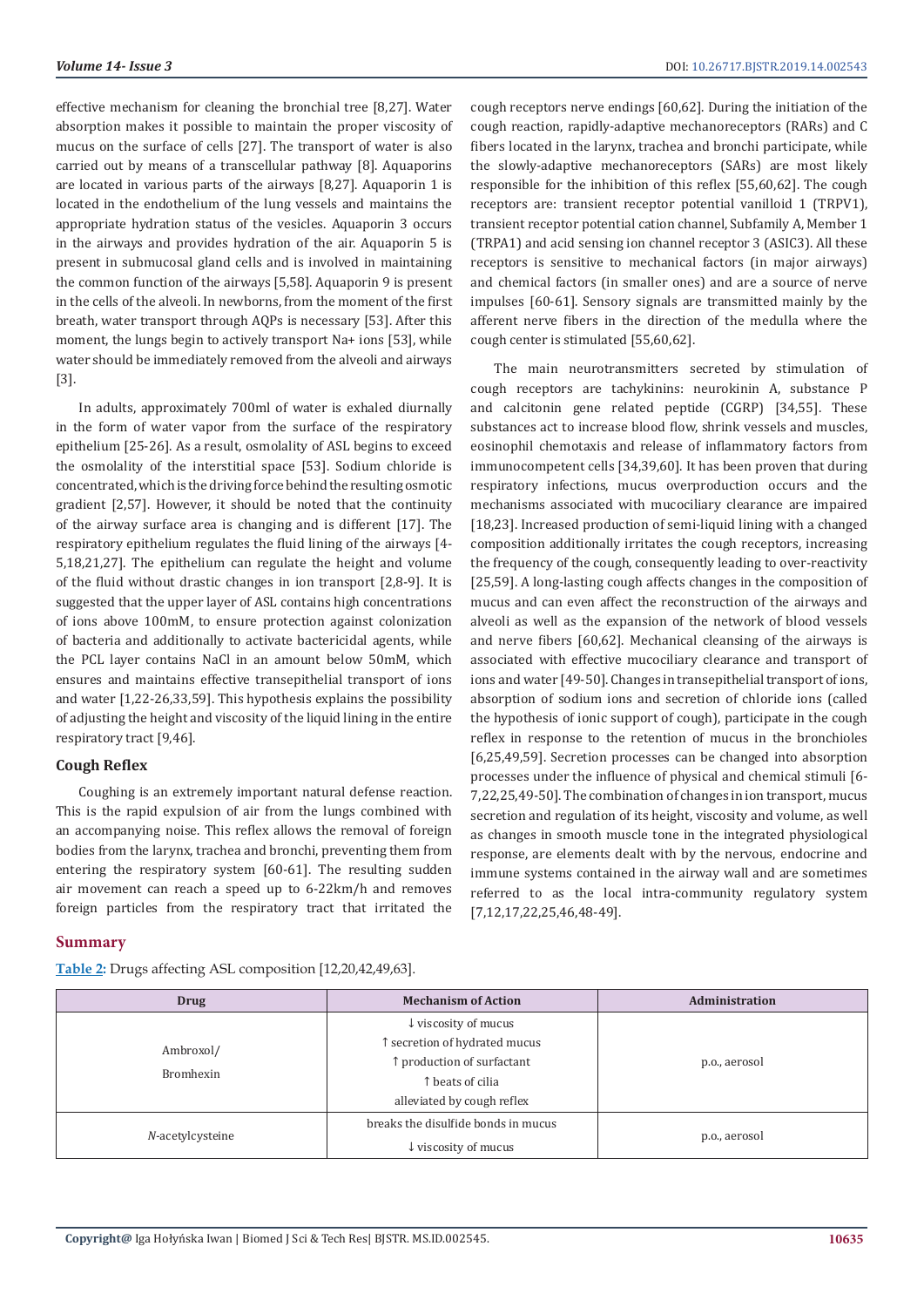| Mesna<br>(2-mercaptoethanesulfonate) | binds water molecules in the ASL<br>$\downarrow$ viscosity of mucus<br>1 secretion of mucus | aerosol              |
|--------------------------------------|---------------------------------------------------------------------------------------------|----------------------|
| Guaiacol, guaifenisine               | lel secretion of mucus<br>antiseptic properties<br>expectorant                              | p.o.                 |
| Dorrnase alpha (EC 3.1.21.1)         | cuts extracellular DNA<br>$\downarrow$ viscosity of inflammatory mucus                      | aerosol/nebulization |
| Codeine                              | ↑ secretion of hydrated mucus<br>alleviates cough reflex                                    | p.o.                 |
| Glucocorticoids                      | ↑ production of mucins<br>↑ production of surfactant<br>1 MCC                               | aerosol, p.o.        |

Dynamic changes in the composition and volume of ASL are a protective element for the airway epithelium [1-2,5,46]. Disruption of this process leads to changes in ASL, development of an inflammatory response and initiation of cough [12,32,35,40]. It is proven, that in neonates, the adsorption of sodium ions and water, as well as the secretion of chloride ions is necessary to take the first breath [51,53]. The proper operation of CFTR and ENaC channels on the surface of the airways is crucial to maintain patency as well as proper gas exchange [4-5,10,33]. Each disruption of transepithelial ion and water transport carries with it health consequences [3,9,17]. The administration of drugs to the bronchial tree mediates with the transport of ions and water (Table 2) [42,63]. Particularly noteworthy is the modern therapeutic approach, administered locally and with reduced drug dosages help guarantee effective action at the site of administration [36,60,47].

#### **References**

- 1. Balestrazzi A, Malandrini A, Martone G, Marigliani D, Caporossi T, et al. (2014) Capsule Contraction Syndrome with a Microincision Foldable Hydrophilic Acrylic Intraocular Lens: Two Case Reports and Review of the Literature. Case Rep Ophthalmol 5(3): 329-335.
- 2. Aose M, Matsushima H, Mukai K, Katsuki, Gotoh N, et al. (2014) Influence of intraocular lens implantation on anterior capsule contraction and posterior capsule opacification. Journal of Cataract & Refractive Surgery 40(12): 2128-2133.
- 3. Altintas AG and Dal D (2010) Capsule contraction syndrome in Behcet's disease. Int J Ophthalmol 3(4): 358-360.
- 4. Zinkernagel M, Papazoglou A, Patel CK (2013) Bimanual anterior segment revision surgery for anterior capsule contraction syndrome associated with anterior flexion of intraocular lens haptics. Eye (Lond) 27(12): 1388-1390.
- 5. Tsinopoulos IT, Tsaousis KT, Kymionis GD, Symeonidis C, Grentzelos MA, et al. (2010) Comparison of anterior capsule contraction between hydrophobic and hydrophilic intraocular lens models. Graefes Arch Clin Exp Ophthalmol 248(8): 1155-1158.
- 6. Mönestam EI (2009) Incidence of dislocation of intraocular lenses and pseudophakodonesis 10 years after cataract surgery. Ophthalmology 116(12): 2315-2320.
- 7. Kumar A, Freeman M, Kumar V, Ramanathan US (2008) In the bag IOL dislocation following uncomplicated phacoemulsification. Cont Lens Anterior Eye 31(2): 103-106.
- 8. Cochener B, Jaccq PL, Colin J (1999) Capsule contraction after continuous curvilinear capsulorhexis: Poly (methyl methacrylate) versus silicone intraocular lenses. J Cataract Refract Surg 25 (10): 1362-1369.
- 9. Choi M, Lazo MZ, Kang M, Lee J, Joo CK (2018) Effect of number and position of intraocular lens haptics on anterior capsule contraction: A randomized, prospective trial. BMC Ophthalmol 18(1): 78.
- 10. Coelho RP, Zanatto MC, Paula JS, Romão E (2005) Spontaneous late inthe-bag intraocular lens dislocation after can-opener capsulotomy: case report. Arq Bras Oftalmol 68(6): 864-866.
- 11. Zhu XJ, Chen MJ, Zhang KK, Yang J, Lu Y (2016) Elevated TGF-β2 level in aqueous humor of cataract patients with high myopia: Potential risk factor for capsule contraction syndrome. J Cataract Refract Surg 42(2): 232-238.
- 12. Zhang K, Zhu X, Chen M, Sun X, Yang J, et al. (2016) Elevated Transforming Growth Factor-β2 in the Aqueous Humor: A Possible Explanation for High Rate of Capsular Contraction Syndrome in High Myopia. J Ophthalmol 2016: 5438676.
- 13. Banh A, Deschamps PA, Gauldie J, Overbeek PA, Sivak JG, et al. (2006) Lens-specific expression of TGF-beta induces anterior subcapsular cataract formation in the absence of Smad3. Investigative Ophthalmology and Visual Science 47(8): 3450-3460.
- 14. Hayashi Y, Kato S, Maeda T, Kaiya T, Kitano S (2005) Immunohistologic study of interleukin-1, transforming growth factor-β, and α-smooth muscle actin in lens epithelial cells in diabetic eyes. Journal of Cataract and Refractive Surgery 31(11): 2187-2192.
- 15. Werner L, Pandey SK, Escobar-Gomez M, Visessook N, Peng Q, et al. (2000) Anterior capsule opacification: A histopathological study comparing different IOL styles. Ophthalmology 107(3): 463-471.
- 16. Gao Y, Dang GF, Wang X, Duan L, Wu XY (2015) Influences of anterior capsule polishing on effective lens position after cataract surgery: A randomized controlled trial. Int J Clin Exp Med 8(8): 13769-13775.
- 17. Kim SY, Yang JW, Lee YC, Kim SY (2013) Effect of haptic material and number of intraocular lens on anterior capsule contraction after cataract surgery. Korean J Ophthalmol 27(1): 7-11.
- 18. Hayashi K, Hayashi H (2005) Comparison of the stability of 1-piece and 3-piece acrylic intraocular lenses in the lens capsule. J Cataract Refract Surg 31(2): 337-342.
- 19. Tsinopoulos IT, Tsaousis KT, Kymionis GD, Symeonidis C, Grentzelos MA, et al. (2010) Comparison of anterior capsule contraction between hydrophobic and hydrophilic intraocular lens models. Graefes Arch Clin Exp Ophthalmol 248(8):1155-1158.
- 20. Tsinopoulos I, Symeonidis C, Frangou E, Dimitrakos SA (2008) Capsule contraction syndrome in eight cases of hydrophobic one-piece intraocular lens implantation. Clin Exp Optom 91(5): 469-472.
- 21. Sacu S, Menapace R, Findl O (2006) Effect of optic material and haptic design on anterior capsule opacification and capsulorrhexis contraction. Am J ophthalmol 141(3): 488-493.
- 22. Zéboulon P, Gatinel D (2018) Unusual Internal Astigmatism Due to Severe Capsule Contraction Syndrome. J Refract Surg 34(1): 65-67.